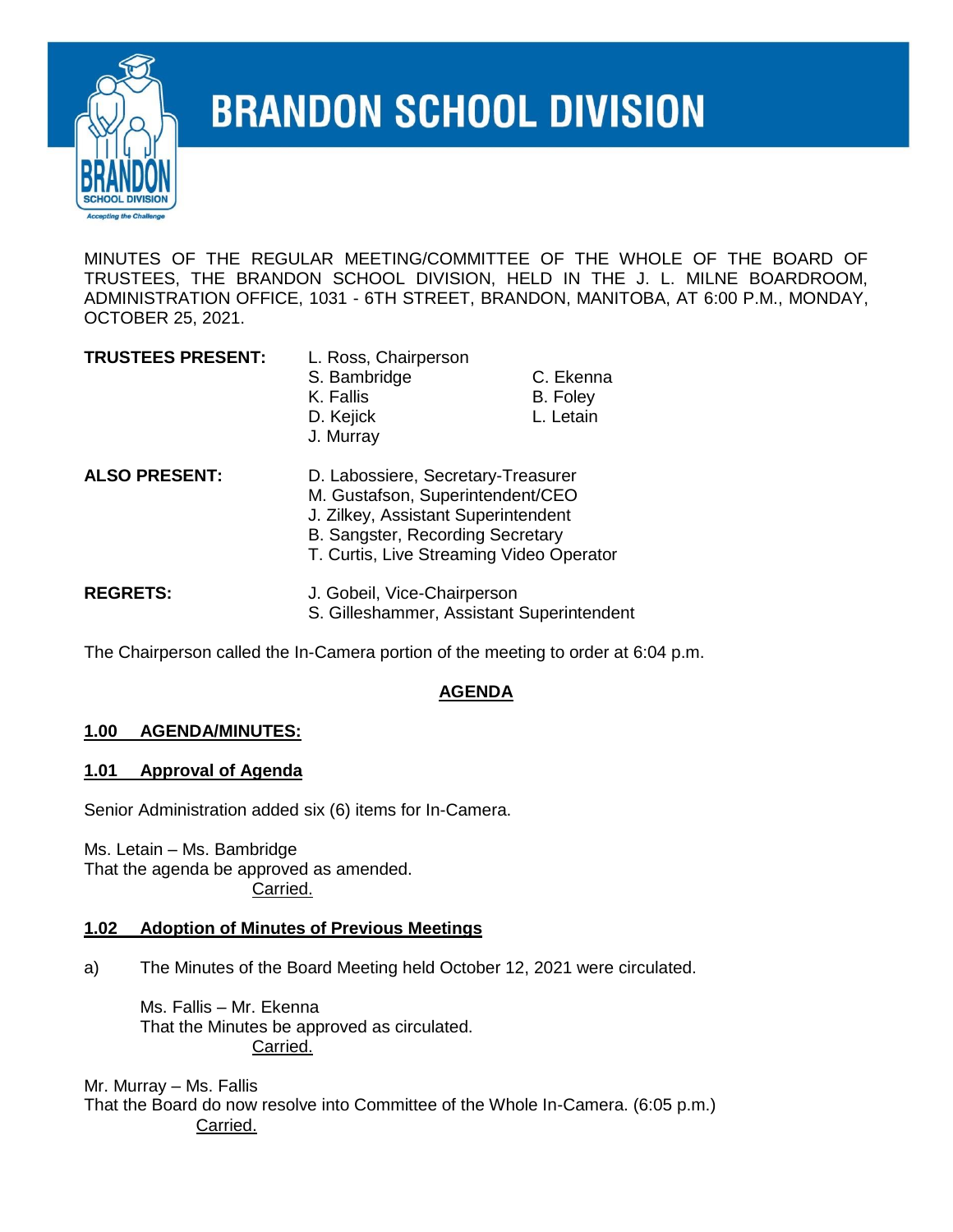# **2.00 IN CAMERA DISCUSSION (COMMITTEE OF THE WHOLE):**

## **2.01 Student Issues**

### **- Reports**

a) Mr. Mathew Gustafson, Superintendent/CEO, provided information on one (1) Student Matter.

## **- Trustee Inquiries**

# **2.02 Personnel Matters**

## **- Reports**

- a) Staffing Activity Report was presented.
- b) Mr. Jon Zilkey, Assistant Superintendent, provided information on a Personnel Matter and answered Trustee questions.
- c) The Superintendent/CEO provided information on a Personnel Matter and answered Trustee questions.
- d) The Superintendent/CEO and Mr. Denis Labossiere, Secretary-Treasurer, provided background information and received Board direction on a Personnel Matter.
- e) The Superintendent/CEO provided information on a Personnel Matter.

# **- Trustee Inquiries**

# **2.03 Property Matters/Tenders**

**- Reports**

a) The Superintendent/CEO provided information on a Property Matter and received direction from the Board.

## **- Trustee Inquiries**

# **2.04 Board Operations**

**- Reports**

## **- Trustee Inquiries**

Ms. Bambridge – Mr. Foley That the Committee of the Whole In-Camera do now resolve into Board. (7:25 p.m.) Carried.

The Chairperson called the Public portion of the meeting to order at 7:31 p.m. with a traditional heritage acknowledgement.

## **3.00 PRESENTATIONS AND COMMUNICATIONS:**

## **3.01 Presentations For Information**

# **3.02 Communications For Information**

# **3.03 Communications For Action**

a) The 2020-2021 Financial Audit is now complete. Mr. Todd Birkhan and Ms. Clarissa Parr from BDO Canada, LLP, attended and presented the Auditor's Report on the Financial Statements.

Mr. Todd Birkhan, Auditing Partner of BDO Canada LLP, Chartered Accountants, and Ms. Clarissa Parr, Audit and Assurance Manager, joined the Board at the table and spoke to the 2020-2021 Audited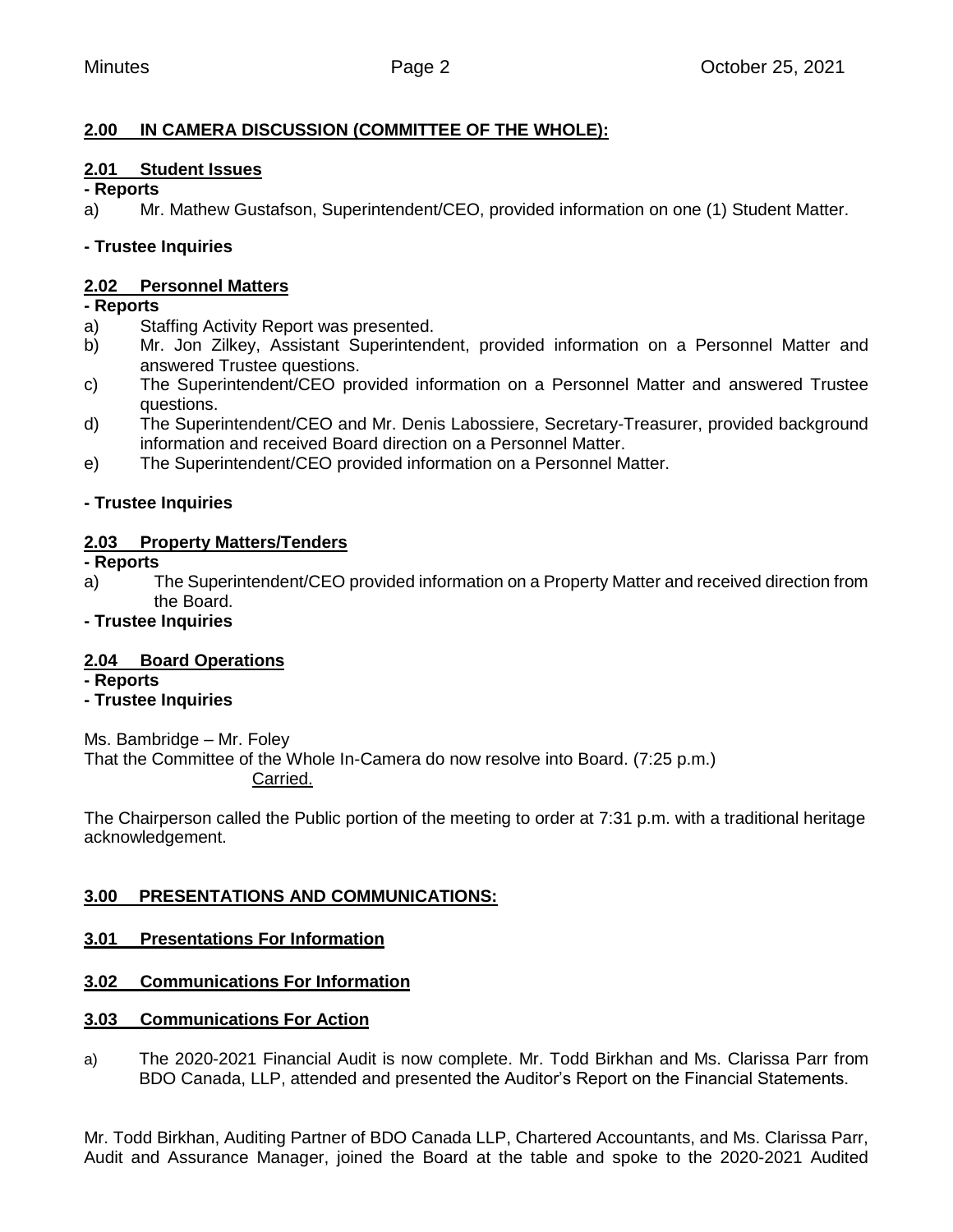Financial Statements. Mr. Birkhan was pleased to report that the June 30, 2021 audit had been completed.

Mr. Birkhan provided a description of the audit process and the methodology used in the course of their audit and discussed their findings in the audit process. The audit was conducted in accordance with Canadian Generally Accepted Auditing Standards and encompassed testing the balances and disclosures included within the financial statements provided by management. The audit opinion does present a clean unqualified opinion, which means the financial statements are sufficient for decision making purposes. For the year ended June 30, 2021, it is their opinion that the financial statements are presented in accordance with the basis of accounting required by the Manitoba Education for School Divisions which includes the use of the Public Sector Accounting Board (PSAB) reporting requirements. He also presented the auditor's report on student enrolment and no errors or issues came up during the course of the audit.

Mr. Birkhan noted that in the 2020-2021 year, the Division did report a fairly significant operating deficit of approximately \$3.1 million. With the impacts of COVID, and the impacts of salary settlements flowing into the current year's operations, the School Division did end up with a reasonable sized deficit. The current year's deficit has eroded the majority of surplus and has left an overall accumulated surplus remaining of \$609,331 in operating surplus. This has left a fairly razor thin margin at the end of the year to deal with any future contingencies, or future spending requirements. For instance, the current year's deficit was \$3 million; there is basically 20% of that left in accumulated surplus. If put it in days, the Division has one (1) day's expenses in accumulated surplus, or 0.5% of overall budget for the entire year. Given the uncertainty of future expenses, given the uncertainty of a contract environment where many times you have to estimate, ultimately, not only what the future requirements are for salary contracts, but also past requirements for retro pay, this does leave the Division with a pretty thin margin.

In closing, Mr. Birkhan thanked the Brandon School Division for appointment of BDO, and also noted that the Brandon School Division financial department, Mr. Labossiere and his team, are a very high quality financial team. They have a very high volume of transactions, they have a lot of complicated issues, and are extremely busy. This is one of the highest caliber finance teams that BDO has the pleasure of working with. It is very much that the Board, and ultimately the members of the City of Brandon, can be proud that their financial affairs are in very good hands with their team.

Trustee Ross thanked Mr. Birkhan for recognizing the work of the Division's Administrative team, noting that the Board recognizes it as well and appreciates it.

## Referred motions.

# **4.00 REPORT OF SENIOR ADMINISTRATION**

Mr. Mathew Gustafson, Superintendent/CEO, provided highlights on the following items from the October 25, 2021 Report of Senior Administration:

- $\triangleright$  Celebrations
	- Westman Remote Learning Consortia Video
	- CWB Welding Foundation "Forged by Youth Award" Crocus Plains Regional Secondary School
	- $\triangleright$  Statistical Information
		- September Enrolment Reporting
	- $\triangleright$  Administrative Information
		- Information Items
			- Manitoba Education Correspondence:
				- o Manitoba's Excellence in Education Awards
				- o Manitoba School Library Day October 25, 2021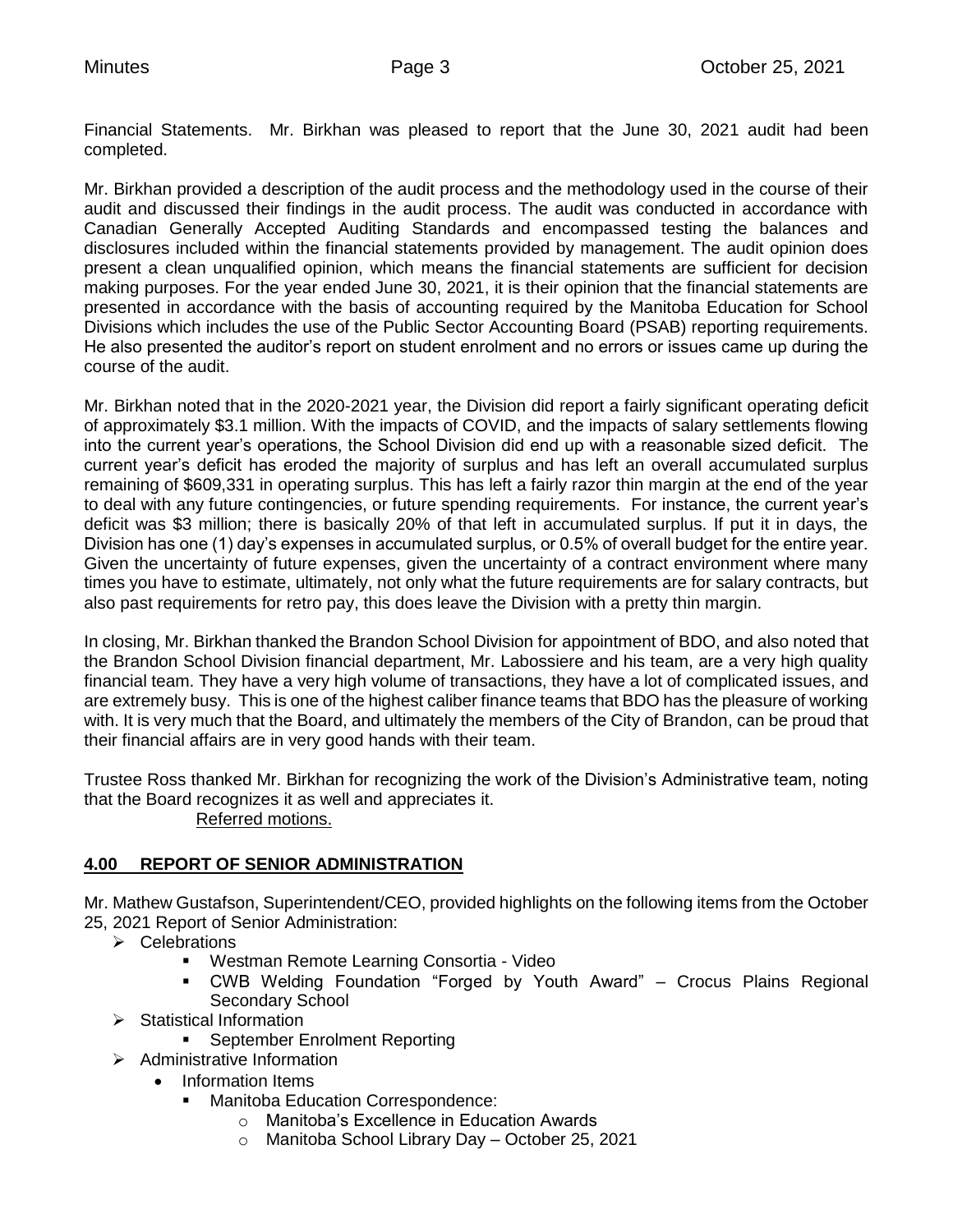$\circ$  Kindergarten to Grade 12 Framework for Continuous Improvement Reports, Fall 2021

Mr. Jon Zilkey, Assistant Superintendent, provided information on the following Manitoba Education Correspondence:

- o Take our Kids to Work Grade 9 students, November 3, 2021
- o High School Indigenous Language Course Review 2020-2021

Mr. Murray – Ms. Bambridge

That the October 25, 2021 Report of Senior Administration be received and filed. Carried.

# **5.00 GOVERNANCE MATTERS**

## **5.01 Reports of Committees**

a) Education and Community Relations Committee Meeting The written report of the Education and Community Relations Committee meeting held on October 12, 2021 was circulated.

Mr. Ekenna – Mr. Murray That the Report be received and filed. Carried.

b) Finance and Facilities Committee Meeting The written report of the Finance and Facilities Committee meeting held on October 12, 2021 was circulated.

Ms. Fallis – Ms. Letain That the Report be received and filed. Carried.

#### **5.02 Delegations and Petitions**

#### **5.03 Business Arising**

- **- From Previous Delegation**
- **- From Board Agenda**

## **- MSBA Matters**

a) e-bulletin – October 13, 2021

## **5.04 Public Inquiries (max. 15 minutes)**

#### **5.05 Motions**

58/2021 Ms. Bambridge – Mr. Murray

That the Board approve the research request from Marc Valade, Stanley Knowles Visiting Professor in Public Policy, CARES Research Centre, Faculty of Education, Brandon University, for the research project entitled *"The Influence of Adaptation Brokers on the Integration and Resilience of Immigrant Families"*.

Carried.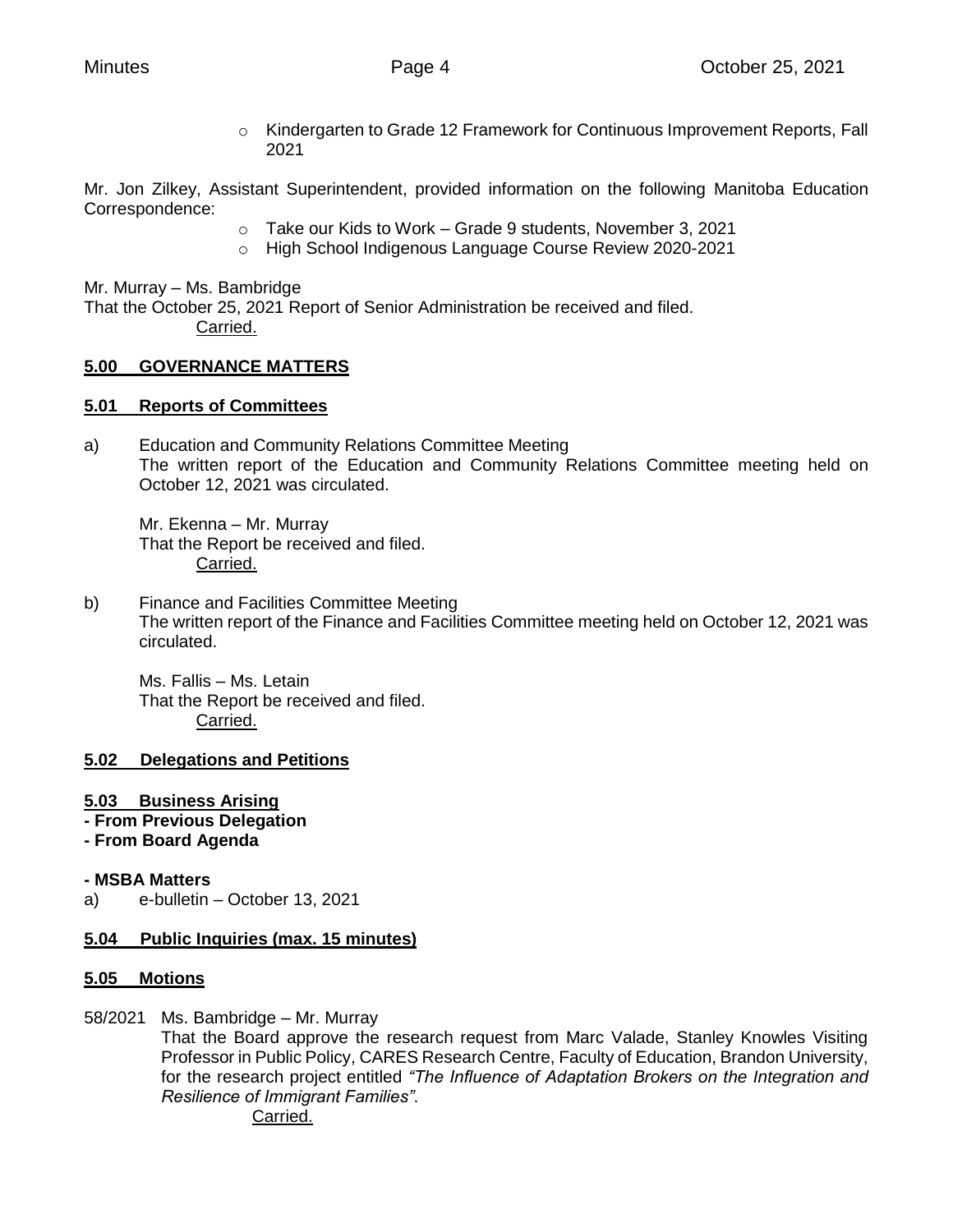- 59/2021Mr. Murray Ms. Bambridge Whereas the current deadline for Trustee budget requests does not align with the Stakeholder consultation process, be it resolved that Motion 48/2017 be reversed. Carried.
- 60/2021 Ms. Fallis Mr. Foley Be it resolved that the budget process requires all Trustee requests for budget adjustments to be made to the Office of the Secretary-Treasurer by November 15th; during an election year the deadline would be December 15th. Once budget requests are reviewed and endorsed by an appropriate Committee of the Board, they will be submitted for Board budget deliberations. Carried.
- 61/2021 Ms. Letain Ms. Bambridge That the Auditor's Report and Financial Statements for the twelve month fiscal period ended June 30, 2021 be and are hereby accepted, and that the Chairperson be authorized to affix their signature and the seal of the Division thereto. Carried.

# **Late Motions:**

62/2021 Ms. Bambridge – Mr. Murray Whereas the COVID-19 pandemic situation has changed, be it resolved that Motion 23/2020 be reversed.

# Carried.

63/2021 Mr. Foley – Ms. Fallis

Whereas the current COVID-19 pandemic situation and the implications for travel insurance for out-of-province school related travel for students is not allowed;

Whereas staff travel insurance and public health orders apply and staff adhere to the orders; Whereas public health orders do not interfere with staff's ability to attend the professional development and/or their return to work following travel; now therefore

Be it resolved that with approval from the Superintendent, fully vaccinated staff may travel for the purpose of professional development when travel insurance and public health orders (local and destination) allow. Staff must adhere to all applicable Public Health Orders and when, planning travel of this nature, staff must ensure the Public Health Orders, such as quarantine requirements, do not interfere with their ability to attend the professional development and/or their return to work following the travel. Should a staff member contract COVID-19 while traveling for professional development, they will be entitled to access their accumulated sick leave credits.

Carried.

- **5.06 Bylaws**
- **5.07 Giving of Notice**
- **5.08 Trustee Inquiries**

# **6.00 ANNOUNCEMENTS**

a) Community Drug & Alcohol Education Coalition Meeting – 1:00 p.m., Tuesday, October 26, 2021, Boardroom.